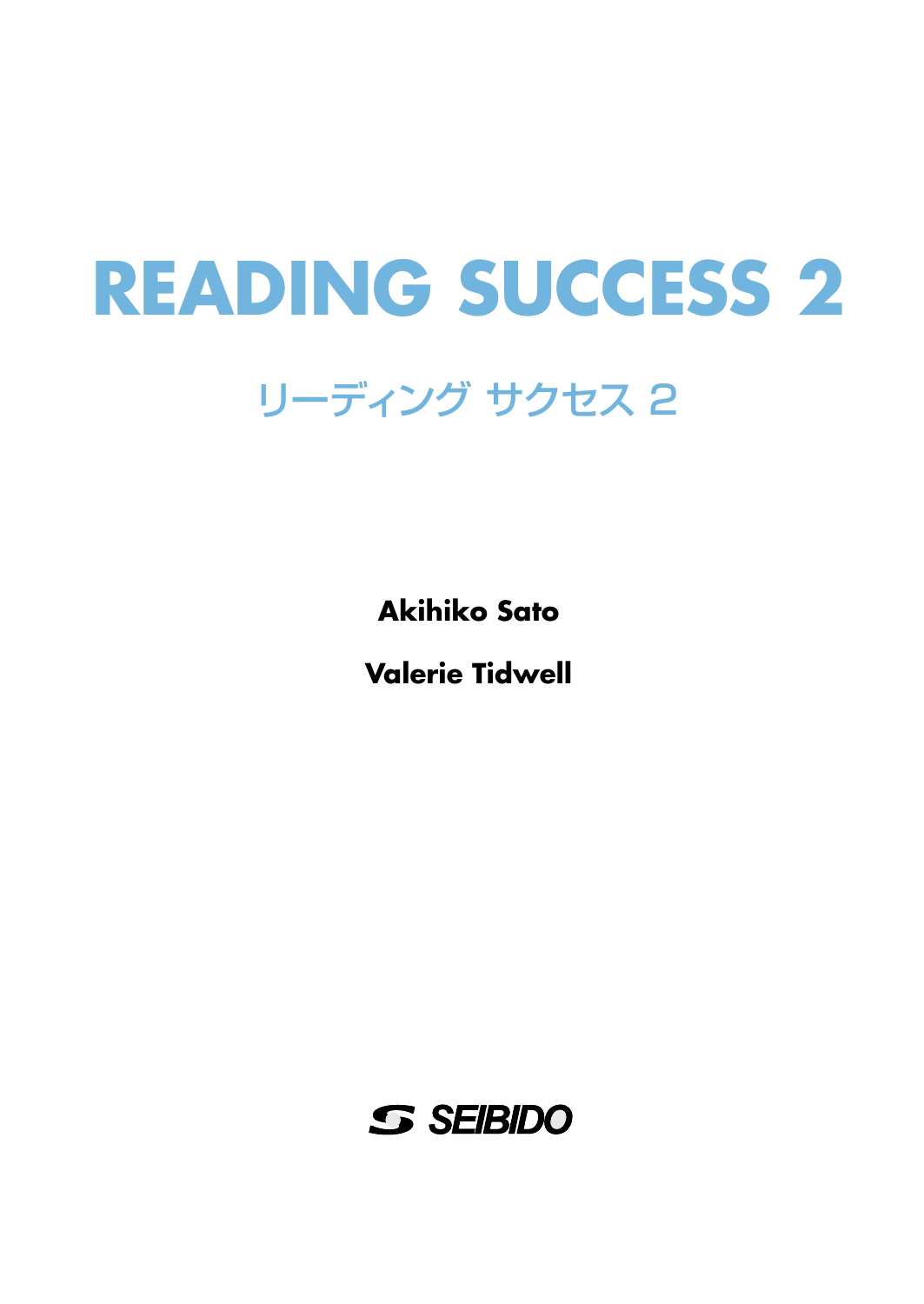#### **はしがき**

*READING SUCCESS 2*は、明るく楽しく学べる初中級用の英語教材です。リーディング の内容が興味深いだけでなく、タスクについても学習者が笑顔をもって授業参加で きるよう考慮しました。「話す・読む・書く」能力をバランスよく向上させることを目標とし、 様々な形式の設問の解答を進めていくことで英語が定着するよう工夫しています。

300語程度のリーディングパートでは、英語読解力を伸ばすための効果的な文章が 採用され、読みながら知識を得られる厳選した内容となっています。タスク内の例文 は日常生活で頻繁に出てくる表現を多く使用し、英語でのやりとりが自然に身につく ように配慮しています。レベルについてはCEFR A2 を想定しながら作りました。

本書は、初級用教材として前年に作成した *READING SUCCESS 1*の続編となります。 この刊行にあたり、株式会社成美堂の佐野泰一氏には企画から編集、リーディング パートの録音にわたり多大なご尽力いただきまして、そのおかげで今回の完成につな がりました。この場を借りて厚く御礼申し上げます。誠にありがとうございました。

2016年8月

佐藤 明彦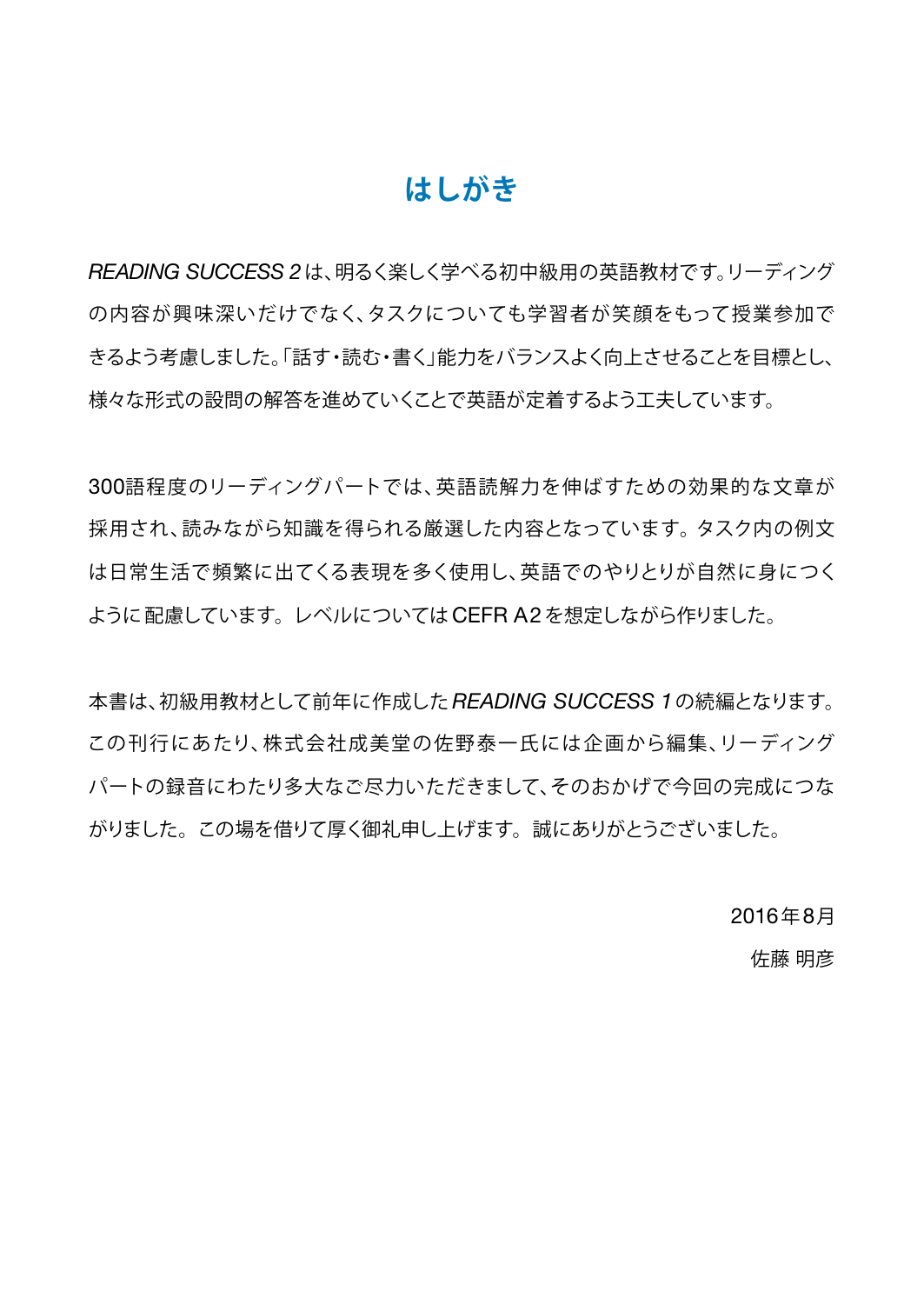### **CONTENTS**

| <b>Unit</b> | <b>Title</b>                                          | <b>Words</b>                                               | <b>Grammar&amp;Expressions Page</b>                                                                   |    |
|-------------|-------------------------------------------------------|------------------------------------------------------------|-------------------------------------------------------------------------------------------------------|----|
|             | A Piece of History<br>in Your Closet<br>クローゼットの中にある歴史 | own<br>miner<br>rebel<br>ban<br>material                   | be made from<br>like s/th<br>be related to<br>start-ing<br>be associated with                         | 7  |
| 2           | <b>Birth Order among Siblings</b><br>きょうだいの生まれ順       | steady<br>politician<br>compete<br>ridiculous<br>trait     | the more the more<br>choose not to do<br>be crazy about<br>get attention<br>follow in one's footsteps | 13 |
| 3           | <b>The Origin of Basketball</b><br>バスケットボールのはじまり      | owe<br>light bulb<br>replace<br>hoop<br>create             | try to do<br>ever since<br>that's how SV<br>either A or B<br>catch on                                 | 19 |
| 4           | <b>Table Manners</b><br>テーブルマナー                       | impression<br>polite<br>stare<br>habit<br>forgive          | be proper to do<br>while -ing<br>as long as SV<br>be best to do<br>how much SV                        | 25 |
| 5           | <b>Music Beats</b><br>ミュージックビート                       | reduce<br>benefit<br>recognize<br>effective<br>grade       | not only but also<br>be likely to do<br>make s/o do<br>sound like<br>no one do                        | 31 |
| 6           | <b>Amazing Koalas</b><br>驚くべきコアラの生態                   | bother<br>skull<br>nutrition<br>entire<br>survive          | take care of<br>even though<br>it is difficult to do<br>buy s/o s/th<br>except for                    | 37 |
|             | <b>Coffee and Healthy Life</b><br>コーヒーと健康生活           | organization<br>consume<br>quantity<br>prevent<br>evidence | keep s/o adj. (SVOC)<br>SV before SV<br>amount of<br>while SV, SV<br>according to                     | 43 |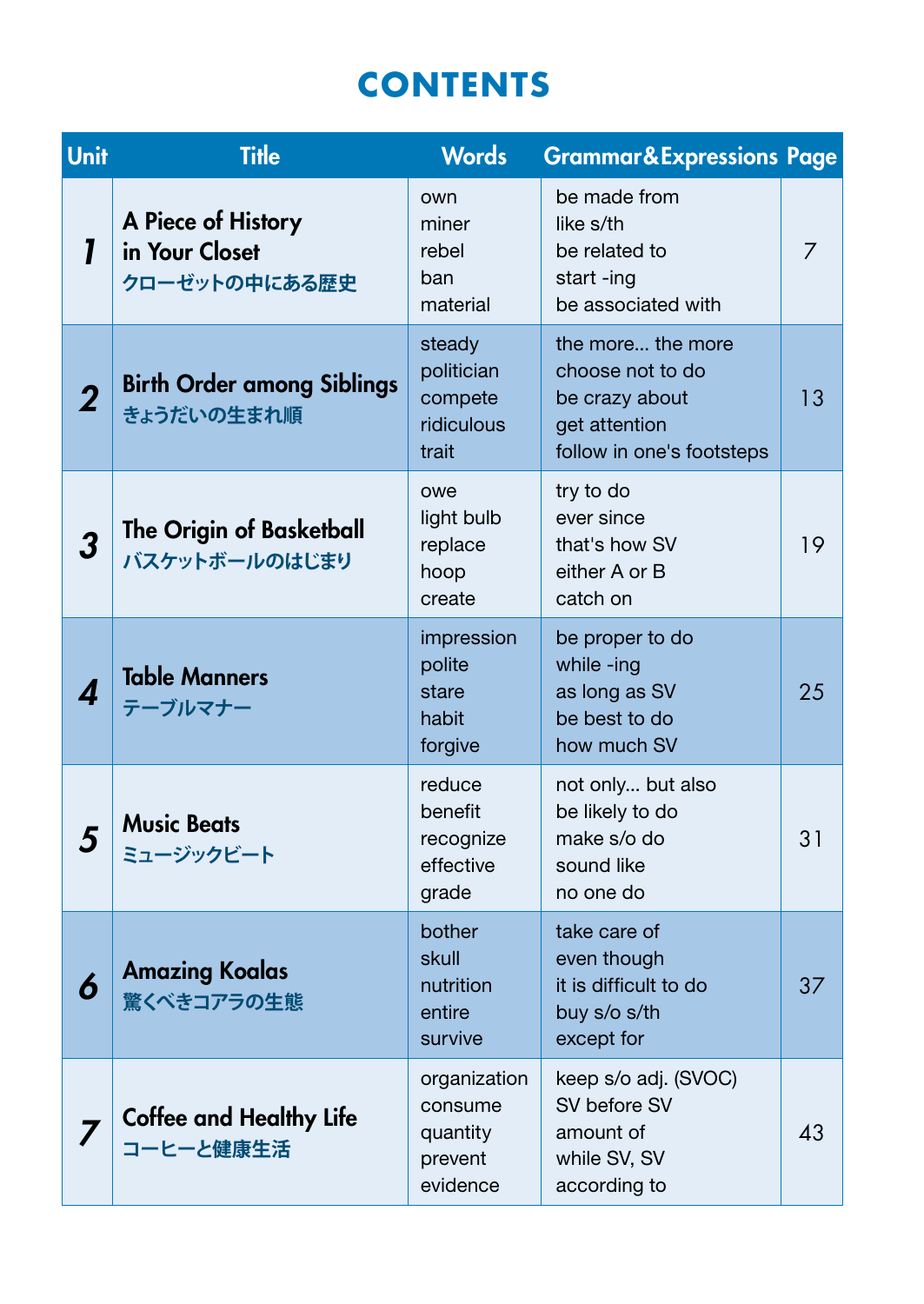| Unit | <b>Title</b>                           | <b>Words</b>                                                | <b>Grammar&amp;Expressions Page</b>                                                     |    |
|------|----------------------------------------|-------------------------------------------------------------|-----------------------------------------------------------------------------------------|----|
| 8    | <b>Pyramids of Egypt</b><br>エジプトのピラミッド | treasure<br>wander<br>labor<br>impressive<br>appreciate     | although<br>be filled with<br>do (emphasis)<br>take place<br>day in and day out         | 49 |
| 9    | Days of Showing Your Love<br>愛を語る日     | dedicate<br>mean<br>anonymous<br>figure out<br>obligatory   | SV because SV<br>in many ways<br>each<br>give s/th to s/o<br>be adj. enough to do       | 55 |
| 10   | <b>Unique Careers</b><br>ユニークな職業       | explore<br>tumble<br>martial arts<br>budget<br>harvest      | how to do<br>depend on<br>it is time to do<br>almost all<br>must be able to do          | 61 |
| 11   | The Story of Medusa<br>メデューサの神話        | frightening<br>immediately<br>punishment<br>fame<br>inspire | if s/o did, s/o would<br>so adj. that SV<br>get rid of<br>not to mention<br>s/o who do  | 67 |
| 12   | <b>Genetic Modification</b><br>遺伝子組み換え | distribute<br>afford<br>fuel<br>expectation<br>dissolve     | take a look at<br>have been -ing<br>get mixed up with<br>times -er<br>be hard not to be | 73 |
| 13   | <b>Earth Day</b><br>地球の日               | protest<br>solution<br>encourage<br>reduce<br>thirsty       | have in common<br>by not -ing<br>take steps<br>a little<br>do what you do               | 79 |
| 14   | <b>Technology and Life</b><br>技術と生活    | handle<br>cutting-edge<br>device<br>verbal<br>develop       | whose s/o<br>be what SV<br>allow s/o to do<br>such as<br>be yet to come                 | 85 |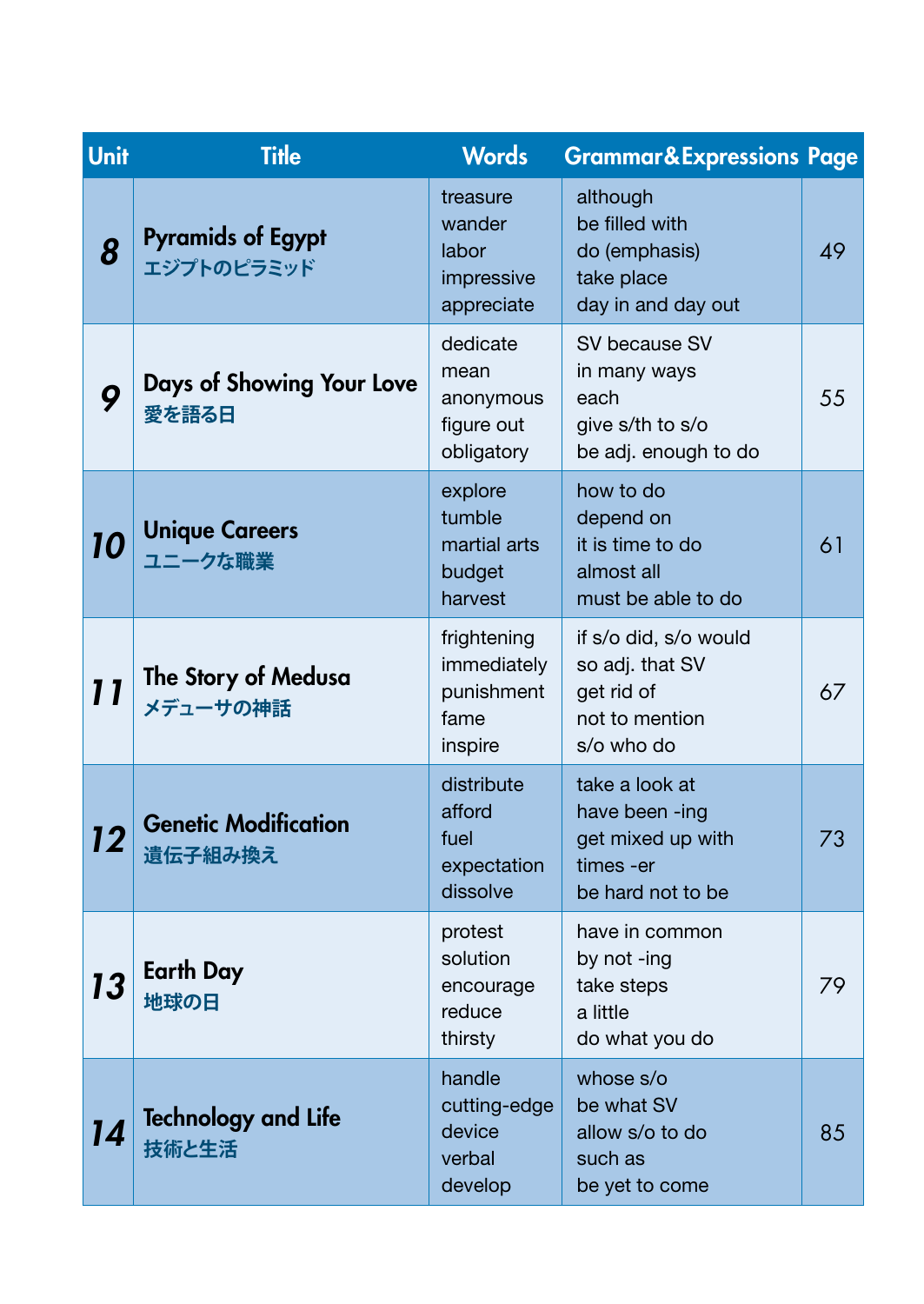| <b>Unit</b>      | <b>Reading Tips</b>                                       | Page |  |
|------------------|-----------------------------------------------------------|------|--|
| 1                | <b>Supporting Details</b><br>裏付けとなる記述                     |      |  |
| $\boldsymbol{2}$ | <b>Facts and Opinions</b><br>事実と意見                        |      |  |
| 3                | <b>Understanding Examples</b><br>実例の理解                    | 20   |  |
| 4                | <b>Skimming (Reading for Main Idea)</b><br>スキミング          |      |  |
| 5                | <b>Scanning (Reading for Detail)</b><br>スキャンニング           | 32   |  |
| 6                | <b>Sequence Connectors</b><br>配列と接続                       | 38   |  |
| 7                | <b>Comparing and Contrasting</b><br>比較と対照                 |      |  |
| 8                | <b>Cause and Effect</b><br>原因と結果                          | 50   |  |
| 9                | <b>Making Inferences and Drawing Conclusions</b><br>推論と結論 | 56   |  |
| 10               | The Composition of an Essay<br>論文の構成                      | 62   |  |
| 11               | <b>Dashes and Hyphens</b><br>ダッシュとハイフン                    | 68   |  |
| 12               | <b>The Comma</b><br>コンマ                                   | 74   |  |
| 13               | <b>The Colon</b><br>コロン                                   | 80   |  |
| 14               | <b>The Semicolon</b><br>セミコロン                             | 86   |  |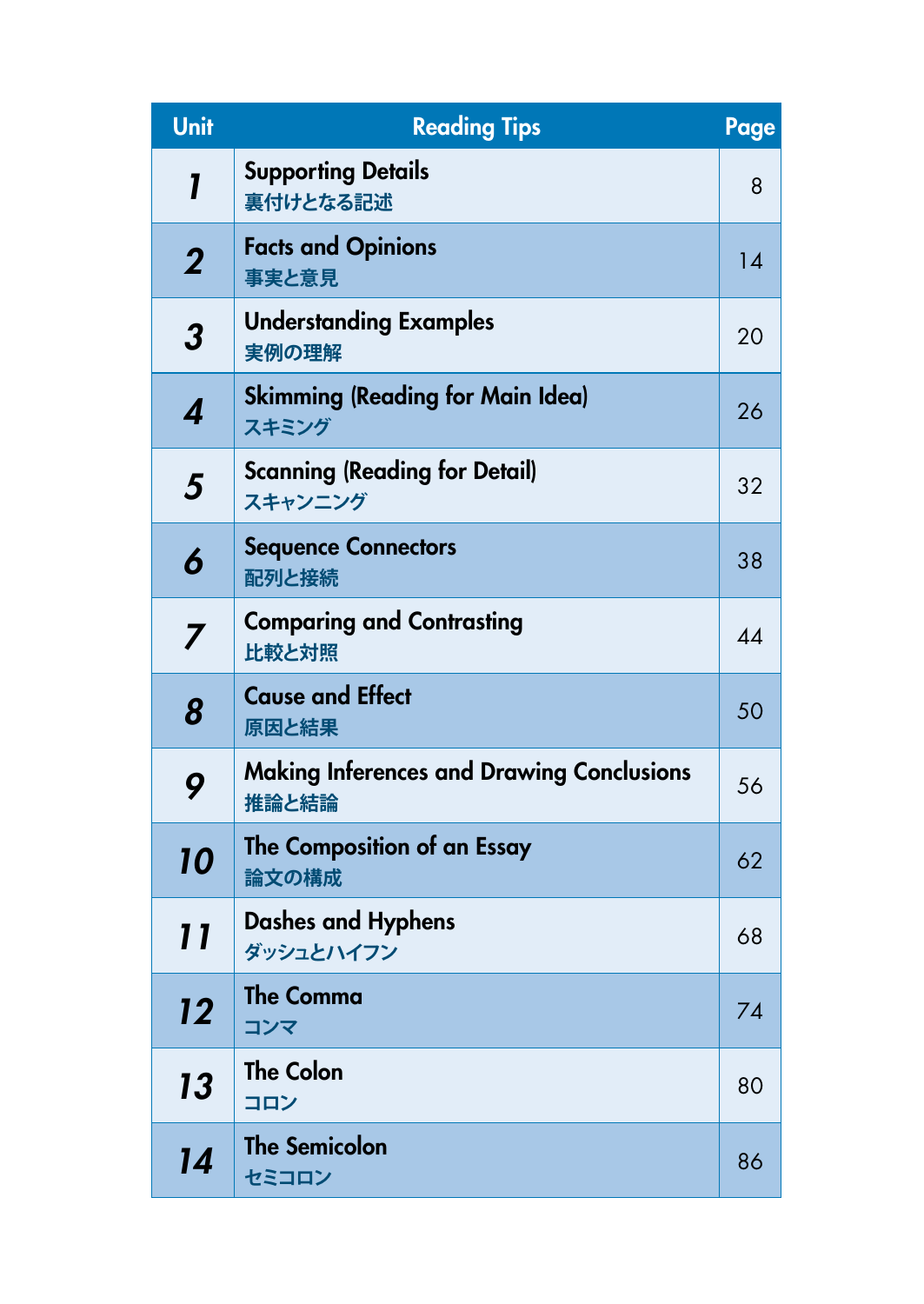# UNIT 1

## A Piece of History in Your Closet



#### **Opening Questions** 1

*Answer the question and continue a conversation with your partner.* 

 How many pairs of jeans do you own? Q *I have two pairs of skinny jeans and one pair of straight jeans. I don't have any jeans, but I have a denim skirt.*

#### Word Definitions 2

*Match the words with the definitions.*

| 1. own |  | $\left( \begin{array}{c} \begin{array}{c} \end{array} \end{array} \right)$ a someone who works to remove gold, etc. |
|--------|--|---------------------------------------------------------------------------------------------------------------------|
|        |  | 2. miner $( )$ $\boxed{b}$ to say that something must not be done                                                   |
|        |  | 3. rebel $\left( \n\right)$ $\left[ c \right]$ the substance of which a thing is made                               |
| 4. ban |  | $($ $)$ $ $ d $ $ to have something which belongs to you                                                            |
|        |  | 5. material $($ $)$ $e$ someone who fights authority                                                                |

#### **3 Completing the Sentences**

*Fill in the blanks using the words shown above. Change the form if necessary.*

- **1.** The quality of the <u>section of</u> for the dress was marvelous.
- **2.** The musician <u>a lot</u> of vintage guitars.
- **3.** The city introduced a regulation to \_\_\_\_\_\_\_\_\_\_\_\_ smoking while walking.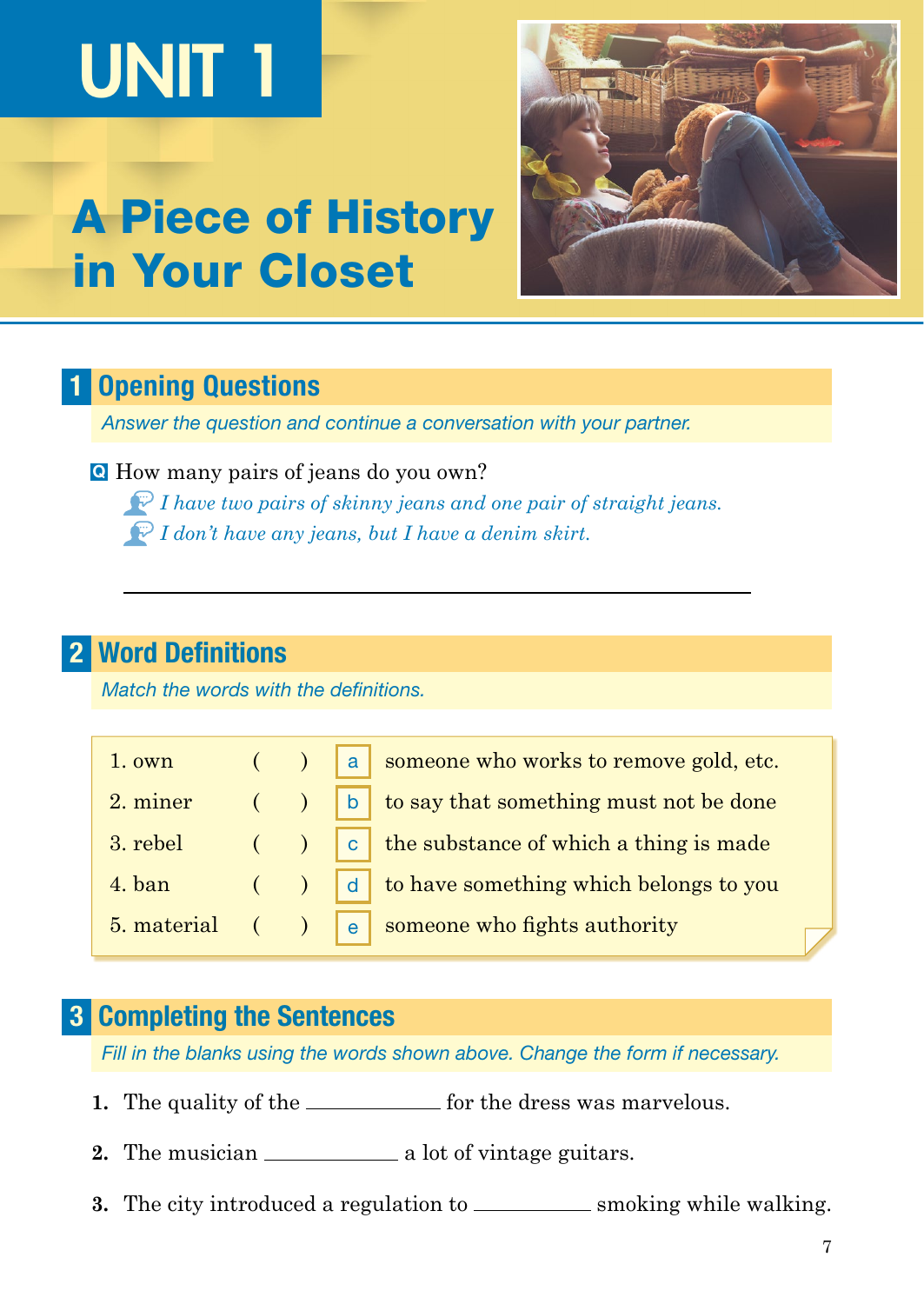#### Reading Tips: Supporting Details

In a paragraph, there is usually a **topic sentence** to explain the most important point. The topic sentence should be supported by **facts** or **statistics**. Statistics are helpful in getting the readers to understand the **main idea**. Many readers recognize statistics are true — statistics are not the writer's **opinions**.

- **Z** Answer true or false.
	- A topic sentence is often the most important in the paragraph.
	- Statistics are almost always based on the writer's opinions.

#### **Reading**

*Now, let's read.*

## **A Piece of History in Your Closet**

- **1** Jeans are so popular that people in the US spend about \$14 million on them each year. The average American owns seven pairs. It's not a new fashion trend, though. The material for jeans was first produced in the 1500s.
- 2 Jeans are made from a fabric called denim. The strong, blue material was originally made in the French city of Nimes. The word "jeans" is related to the Italian sailors who wore them. The sailors came from Genoa and were called Genoese, which sounds like jeans.





**2** 1-2

 $\mathsf F$ 

T || F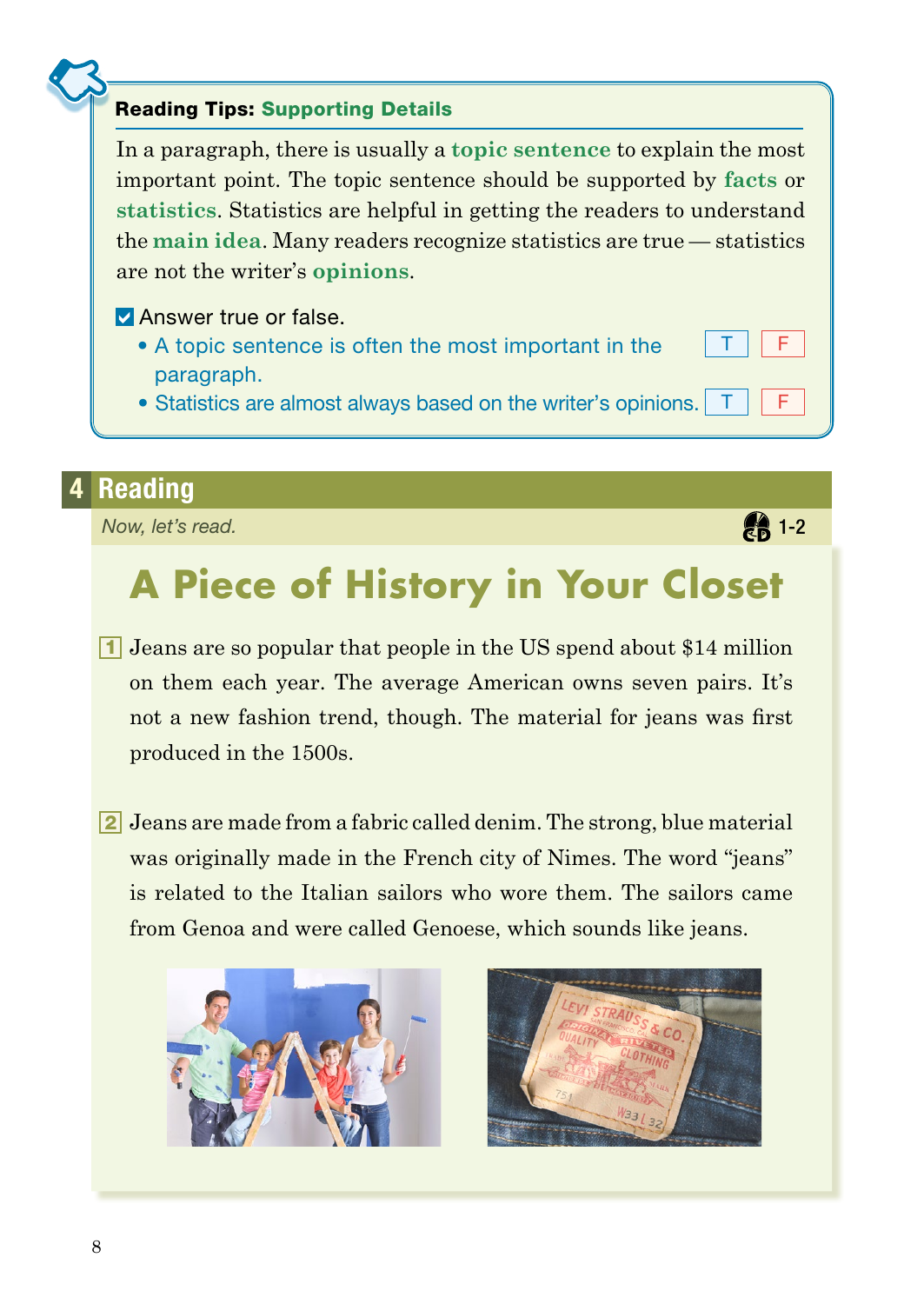

- 3 Jeans changed as a result of the California Gold Rush. In 1853, a German immigrant named Levi Strauss started making denim jeans, but he also used copper rivets to make the pockets stronger. Strauss sold his jeans to the gold miners, and jeans were soon the uniform for laborers and especially, cowboys. In the late 1800s, a pair of jeans cost \$1.50.
- By the 1940s, people were wearing jeans for leisure. In the 1950s, 4 stars like Elvis Presley and Marlon Brando made jeans popular with teenagers. Jeans also became associated with young rebels such as the actor James Dean. Schools, movie theaters, and restaurants even banned them.
- 5 Jeans entered the world of high fashion in the 1980s. Designers sold jeans that were already torn and dyed in different colors. The bell-bottoms of the 1970s were out, and skinny jeans were in. The material wasn't just used for pants anymore, either. Denim jackets, wallets, shoes, and even sofas became popular.
- Today, you can find jeans in all kinds of shapes and colors. They can 6cost under \$20 or more than \$3,000. You can wear a pair anywhere you go. Jeans are truly an iconic fashion item.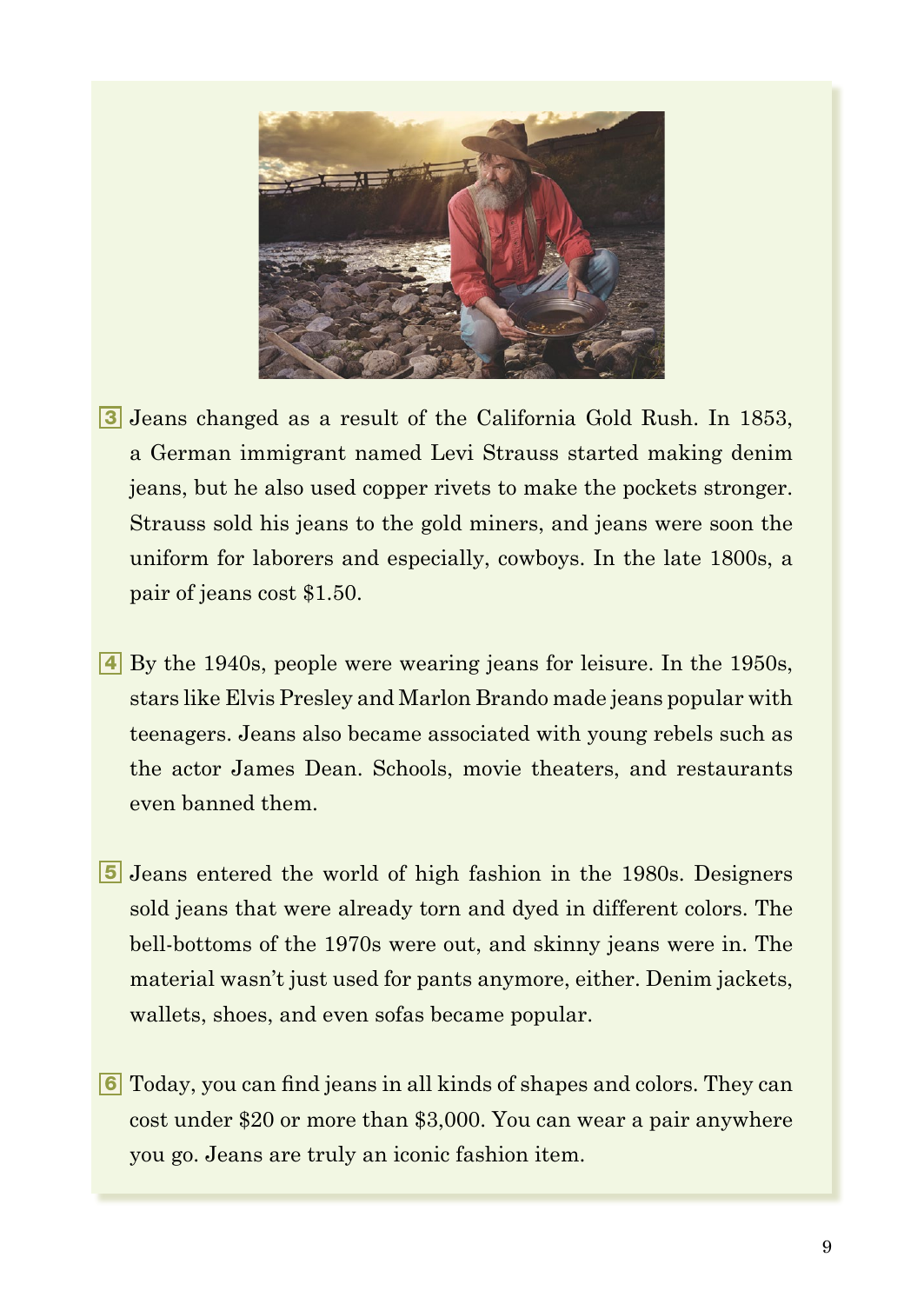#### True or False 5

*Decide whether the statements are true or false, and circle the boxes.*

- **1.** American people spend more than \$12 million on jeans each year.
- **2.** The material called denim was originally made in Germany.
- **3.** American people had begun wearing jeans outside of work by the 1940s.
- **4.** The 1950s were when people were allowed to wear jeans in schools and restaurants. True False

#### **6 Completing the Sentences**

*Fill in the blanks with the words from the article.*

- **1.** The word "jeans" came from the hometown of the Italian who wore them.
- **2.** Levi Strauss made jeans that contained <u>rivets</u>, which made the pockets stronger.
- **3.** People <u>exameles is equivalent</u> in rebels, so wearing jeans was once banned in some places.
- **4.** Many people started to wear <u>equal</u> jeans in the 1980s.

True || False

True || False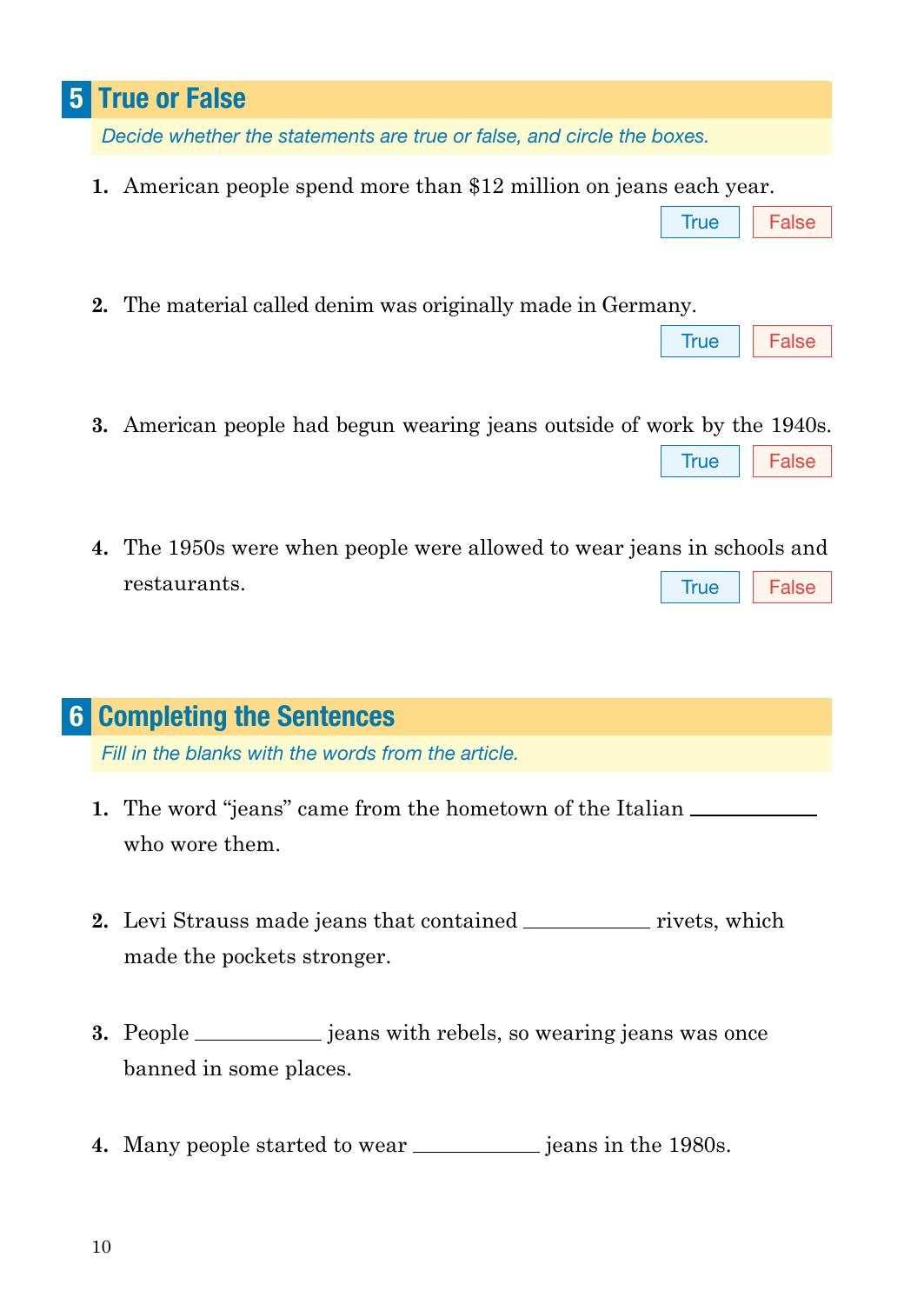### **7** Multiple Choice

*Circle the appropriate answers.*

- **1.** Before going to the US, where did Levi Strauss live?
	- a He was from France.
	- $\mathsf{b}$ He came from Italy.
	- c He was in the Wild West.
	- d He lived in Germany.
- **2.** Which star did not make jeans popular in the 1950s?
	- a Frank Sinatra
	- $\mathsf{b}$ Marlon Brando
	- c I Elvis Presley
	- d I James Dean
- **3.** What does "them" refer to in the last sentence of the fourth paragraph?



**4.** Which denim product is not mentioned?



Shoes





d | Jackets